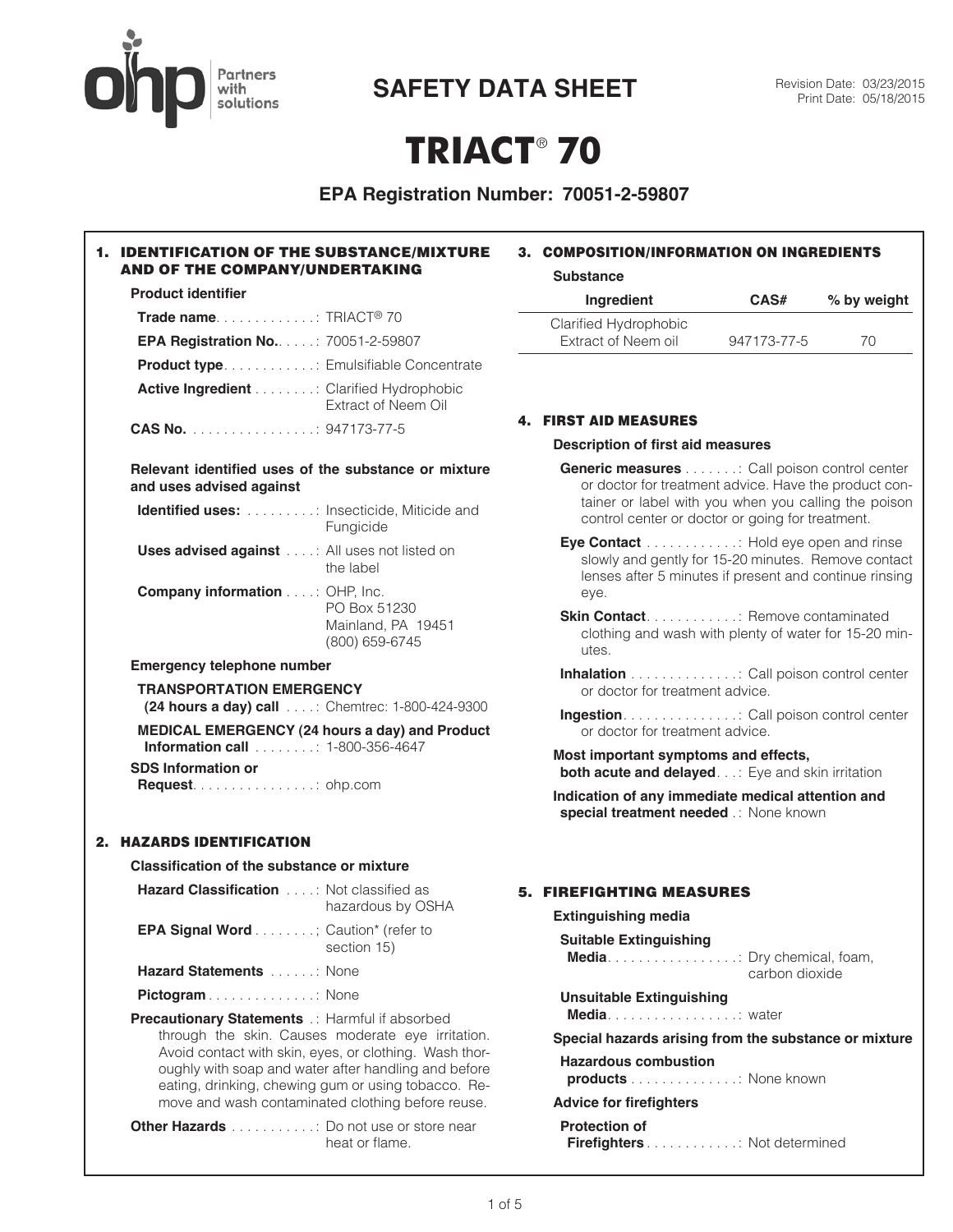

# **SAFETY DATA SHEET** Revision Date: 03/23/2015

# **TRIACT**® **70**

**EPA Registration Number: 70051-2-59807**

# 6. ACCIDENTAL RELEASE MEASURES

**Personal precautions, protective equipment and emergency procedures**

# **For non-emergency**

| <b>personnel</b> Same as applicators and  | handlers* see section 8 |
|-------------------------------------------|-------------------------|
| For emergency                             |                         |
| <b>responders</b> Same as applicators and |                         |
|                                           | handlers* see section 8 |

#### **Environmental precautions**

This product is hazardous to fish and aquatic vertebrates. For terrestrial uses: Do not apply directly to water or to areas where surface water is present, or to intertidal areas below the mean high water mark.

This product is toxic to bees exposed to direct treatment. Do not apply this product while bees are actively visiting the treatment area.

#### **Methods and material for containment and cleaning up Methods for**

**Containment** . . . . . . . . . . : Do not use in a manner that would allow drift or rinse water from equipment cleaning to contaminate water sources or supplies.

**Methods for Clean-Up** . . . : None specified

**Other Information** . . . . . . . None

#### **Reference to other sections**

See Section 8 for occupational exposure limits and risk management measures. Refer to Section 13 for disposal considerations.

# 7. HANDLING AND STORAGE

#### **Precautions for safe handling**

**The following equipment should be worn by handlers, applicators**

Long sleeved shirt, long pants,

Chemical resistant gloves (such as barrier laminate, butyl rubber, nitrile rubber, neoprene rubber, or poly vinyl chloride)

Shoes plus socks

Follow manufactures instructions for cleaning and maintaining PPE. If no such instructions for washables use detergent and hot water. Keep and wash PPE separately from other laundry

#### **Conditions for safe storage, including any incompatibilities**

Keep in original container. Store in a dry place, away from direct sunlight, feed, or foodstuffs. Keep container tightly sealed when not in use. Do not store below 40°F (4°C).

**Specific end use(s)** . . . . . . . : Use only as specified on label.

**Control parameters**

#### **OSHA Permissible Exposure**

**Limits (PELs)** . . . . . . . . . : Not determined

### **ACGIH Threshold**

**Limit Values** . . . . . . . . . . : Not determined

**Other Exposure Limits** . . : Not determined

### **Exposure controls**

**Engineering Controls** . . . : None specified

**Personal Protective Equipment**

**Eye/Face Protection** . . . . : Not specified

- **Skin Protection** . . . . . . . . . : Long pants, long sleeved shirt, socks and shoes
- **Hand Protection** . . . . . . . . . . chemical resistant gloves (such as barrier laminate, butyl rubber, nitrile rubber, neoprene rubber, or poly vinyl chloride)

**Body Protection** . . . . . . . . : Coveralls

- **Respiratory Protection ...: None specified**
- **Thermal Hazards** . . . . . . . : None specified

### **General Hygiene**

**Considerations** . . . . . . . . : Avoid contact with skin, eyes, or clothing. Wash thoroughly with soap and water after handling and before eating, drinking, chewing gum or using tobacco. Remove and wash contaminated clothing before reuse.

## **Environmental exposure**

**controls** . . . . . . . . . . . . . . : For terrestrial use only: Do not apply directly to water or to areas where surface water is present, or to inter tidal areas below the mean high water mark. This product is toxic to bees exposed to direct treatment. Do not apply this product while bees are actively visiting the treatment area.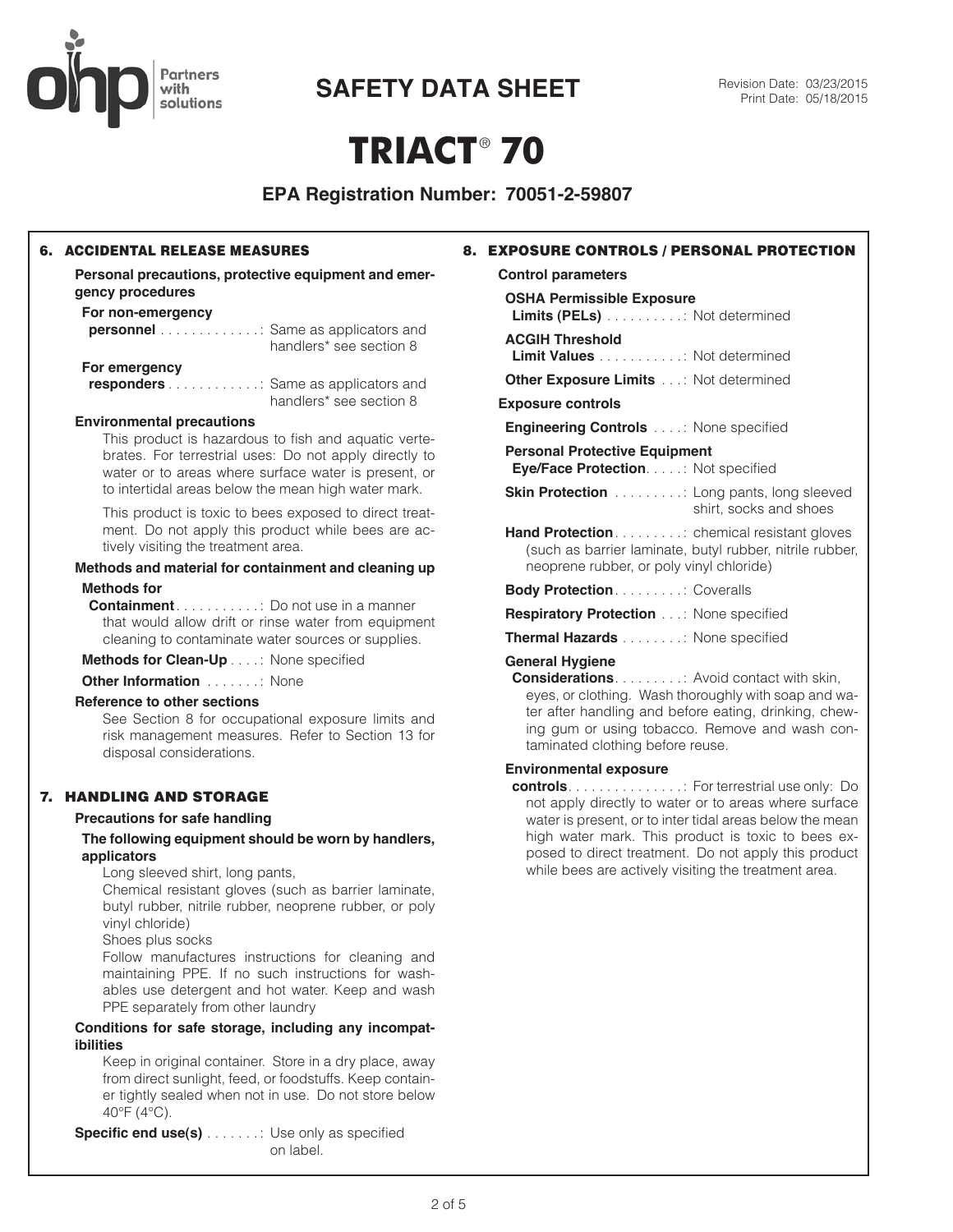# **Partners** with solutions

**SAFETY DATA SHEET** Revision Date: 03/23/2015

# **TRIACT**® **70**

**EPA Registration Number: 70051-2-59807**

# 9. INFORMATION ON BASIC PHYSICAL AND CHEMICAL PROPERTIES

| Information on basic physical and chemical properties            |  |
|------------------------------------------------------------------|--|
| Appearance Brown liquid                                          |  |
| <b>Odour</b> Citrus/garlic                                       |  |
| <b>Odour Threshold</b> Not determined                            |  |
| pH 1% dilution 4.5-6.5                                           |  |
| <b>Melting Point/</b><br>Freezing Point  37°F (3°C)              |  |
| Initial Boiling Point  >275° F                                   |  |
| <b>Boiling Range</b> : Not determined                            |  |
| <b>Flash Point:</b> 140°F (60°C)                                 |  |
| <b>Evaporation Rate</b> Not determined                           |  |
| <b>Flammability (solid, gas).</b> Not applicable                 |  |
| Lower & Upper<br><b>Flammability Limits Not applicable</b>       |  |
| Vapour Pressure Not determined                                   |  |
| Volatility by weight  25%                                        |  |
| <b>Density</b> 0.86-0.95 g/ml                                    |  |
| <b>Solubility</b> Not determined                                 |  |
| <b>Partition Coefficient</b><br>(n-octanol/water) Not determined |  |
| <b>Auto-ignition</b><br>Temperature Not determined               |  |
| <b>Decomposition</b><br>Temperature Not determined               |  |
|                                                                  |  |
| <b>Explosive Properties</b> None known                           |  |
| <b>Oxidising Properties</b> None known                           |  |
| Other information Not available.                                 |  |

# 10. STABILITY AND REACTIVITY

| <b>Reactivity</b> None known                                 |
|--------------------------------------------------------------|
| <b>Chemical stability</b> Stable                             |
| <b>Possibility of</b><br>hazardous reactions None known      |
| <b>Conditions to avoid</b> Low temperatures                  |
| <b>Incompatible materials</b> None known                     |
| <b>Hazardous decomposition</b><br><b>products</b> None known |

# 11. TOXICOLOGICAL INFORMATION

**Information on toxicological effects Acute Toxicity**

**Toxicological information on the substance or mixture**

**LD<sub>50</sub> (oral)** . . . . . . . . . . . . : > 5000 mg/kg (test with similar product containing higher concentration of the same active ingredient)

**LD<sub>50</sub> (dermal)**  $\ldots \ldots \ldots$   $>$  2000 mg/kg (test with similar product containing higher concentration of the same active ingredient)

**LC<sub>50</sub> (inhalation)**  $\ldots \ldots \ldots > 6.17 \pm 1.23$  mg/L (test with similar product containing higher concentration of the same active ingredient)

**Skin corrosion / irritation**: Slightly irritating, Toxicity Category IV (test with similar product containing higher concentration of the same active ingredient)

**Eye irritation** . . . . . . . . . : Minimally irritating, Toxicity Category III (test with similar product containing higher concentration of the same active ingredient)

#### **Respiratory or**

**skin sensitization** . . . . : Mildly sensitizing (test with similar product containing high concentration of the same AI)

# **Other information on adverse health effects:**

### **Carcinogenicity**

| <b>NTP Listed</b> : Not applicable |  |
|------------------------------------|--|
| <b>IARC Listed: Not applicable</b> |  |
| <b>OSHA</b> Not applicable         |  |

#### **Reference to other sections**

See Section 4 for symptoms and acute and delayed effects.

# 12. ECOLOGICAL INFORMATION

| <b>Toxicity</b>                            |                                                                                                                                       |                       |                                             |  |  |  |  |
|--------------------------------------------|---------------------------------------------------------------------------------------------------------------------------------------|-----------------------|---------------------------------------------|--|--|--|--|
| <b>Test species</b>                        | <b>Test method</b>                                                                                                                    | <b>Test substance</b> | $LG_{50}$                                   |  |  |  |  |
| <b>Bobwhite Quail</b>                      | 14-day<br>acute oral                                                                                                                  | Active Ingredient     | $LD_{50} > 2,150$ mg a.i./kg<br>body weight |  |  |  |  |
| Pimephales<br>promelas<br>(Fathead Minnow) | 96-hour                                                                                                                               | Active Ingredient     | NOEC 96-hour:<br>2,000 mg/L                 |  |  |  |  |
| Daphnia<br>magna                           | 48-hour                                                                                                                               | Active Ingredient     | NOEC 48-hour:<br>2,000 mg/L                 |  |  |  |  |
| Apis mellifera L                           | This product is highly toxic to bees exposed to direct treatment.<br>Do not apply when bees are actively visiting the treatment area. |                       |                                             |  |  |  |  |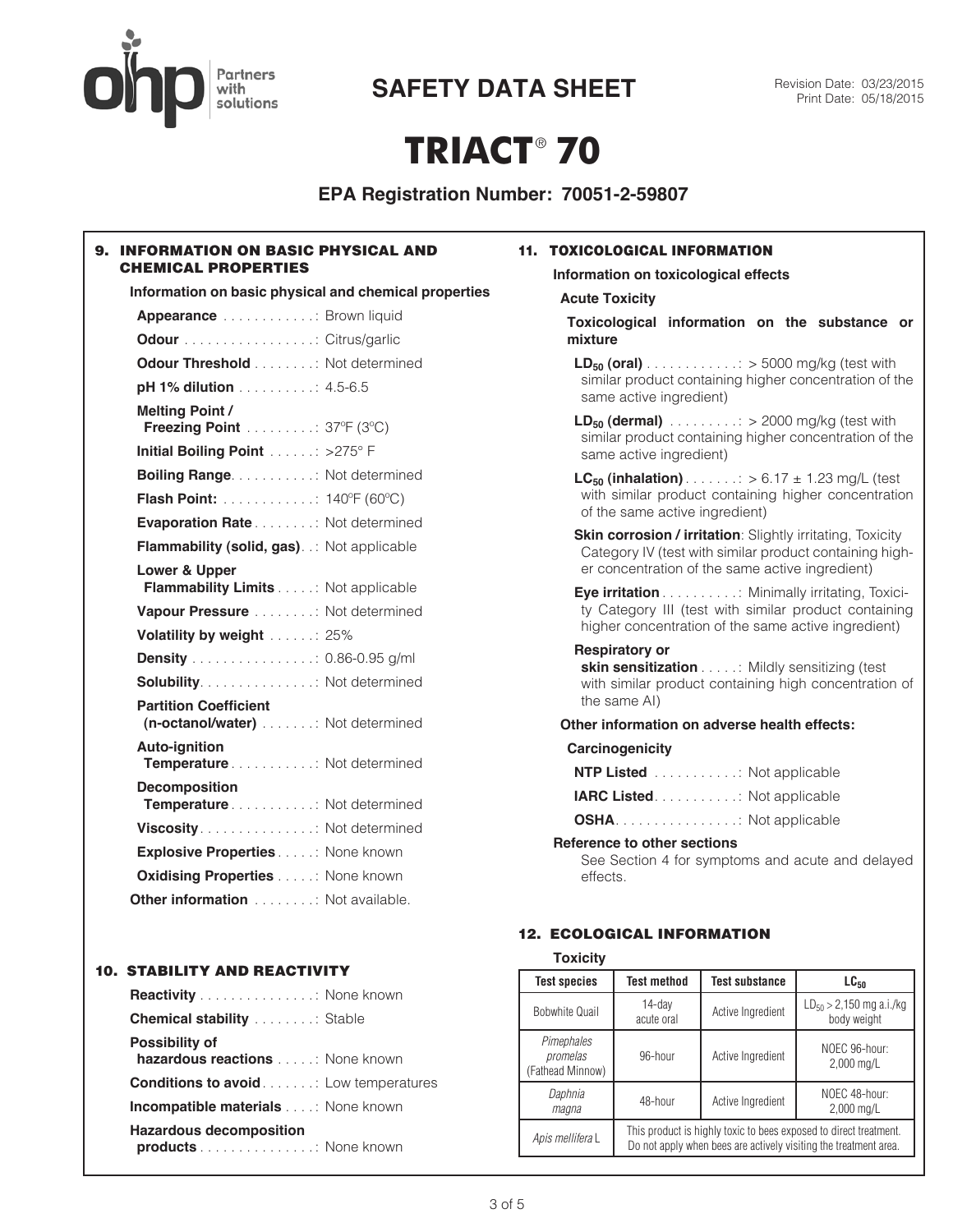

**SAFETY DATA SHEET** Revision Date: 03/23/2015

# **TRIACT**® **70**

# **EPA Registration Number: 70051-2-59807**

# **Persistence and**

**degradability** . . . . . . . . . . : Neem oil degrades rapidly and does not persist in the environment.

**Bioaccumulative potential** .: Neem oil is not intended for use in aquatic environments. Appropriate cautions are required for use around bodies of water.

|  |  |  | <b>Mobility in soil</b> No data available. |
|--|--|--|--------------------------------------------|
|--|--|--|--------------------------------------------|

**Other adverse effects** . . . . : No data available.

### 13. DISPOSAL CONSIDERATIONS

#### **Waste treatment methods**

**Disposal Instructions** . . . : Do not contaminate water, food, or feed by storage and disposal.

- **Pesticide Storage . . . . . . . . : Keep in original contain**er. Store in a dry place, away from direct sunlight. feed, or foodstuffs. Keep container tightly sealed when not in use. Do not store below 40°F (4°C).
- **Pesticide Disposal** . . . . . . : Wastes resulting from the use of this product must be disposed of on-site or at an approved waste disposal facility.
- **Container Handling** . . . . . : Non-refillable container. Do not reuse or refill this container.
- *for containers equal to or less than 5 gallons-*

Triple rinse container (or equivalent) promptly after emptying. Triple rinse as following: Empty the remaining contents into application equipment or a mix tank and drain for 10 seconds after the flow begins to drip. Fill the container ¼ full with water and recap. Shake for 10 seconds. Pour rinsate into application equipment or a mix tank or store rinsate for later use or disposal. Drain for 10 seconds after the flow begins to drip. Repeat this procedure two more times. Then offer for recycling, if available or puncture and dispose of in a sanitary landfill, or by incineration, or if allowed by state and local authorities, by burning. If burned, stay out of smoke.

*- for containers greater than 5 gallons-*

Triple rinse as follows: Empty the remaining contents into application equipment or a mix tank. Fill the container ¼ full with water. Replace and tighten closures. Tip container on its side and roll it back and forth, ensuring at least one complete revolution, for 30 seconds. Stand the container on its end and tip back and forth several times. Turn the container over onto its other end and tip it back and forth several times. Empty the rinsate into application equipment or a mix tank or store rinsate for later use or disposal. Repeat this procedure two more times.

Then offer for recycling, if available, or puncture and dispose of in a sanitary landfill, or by incineration, or if allowed by state and local authorities, by burning. If burned, stay out of smoke.

# 14. TRANSPORTATION INFORMATION

| <b>UN number</b> Not regulated.                       |  |
|-------------------------------------------------------|--|
| <b>UN proper shipping name.</b> .: Not regulated.     |  |
| <b>Transport hazard</b><br>class(es) Not regulated.   |  |
| <b>Packing group</b> Not regulated.                   |  |
| <b>Environmental hazards</b> Not regulated.           |  |
| <b>Special precautions</b><br>for user Not regulated. |  |